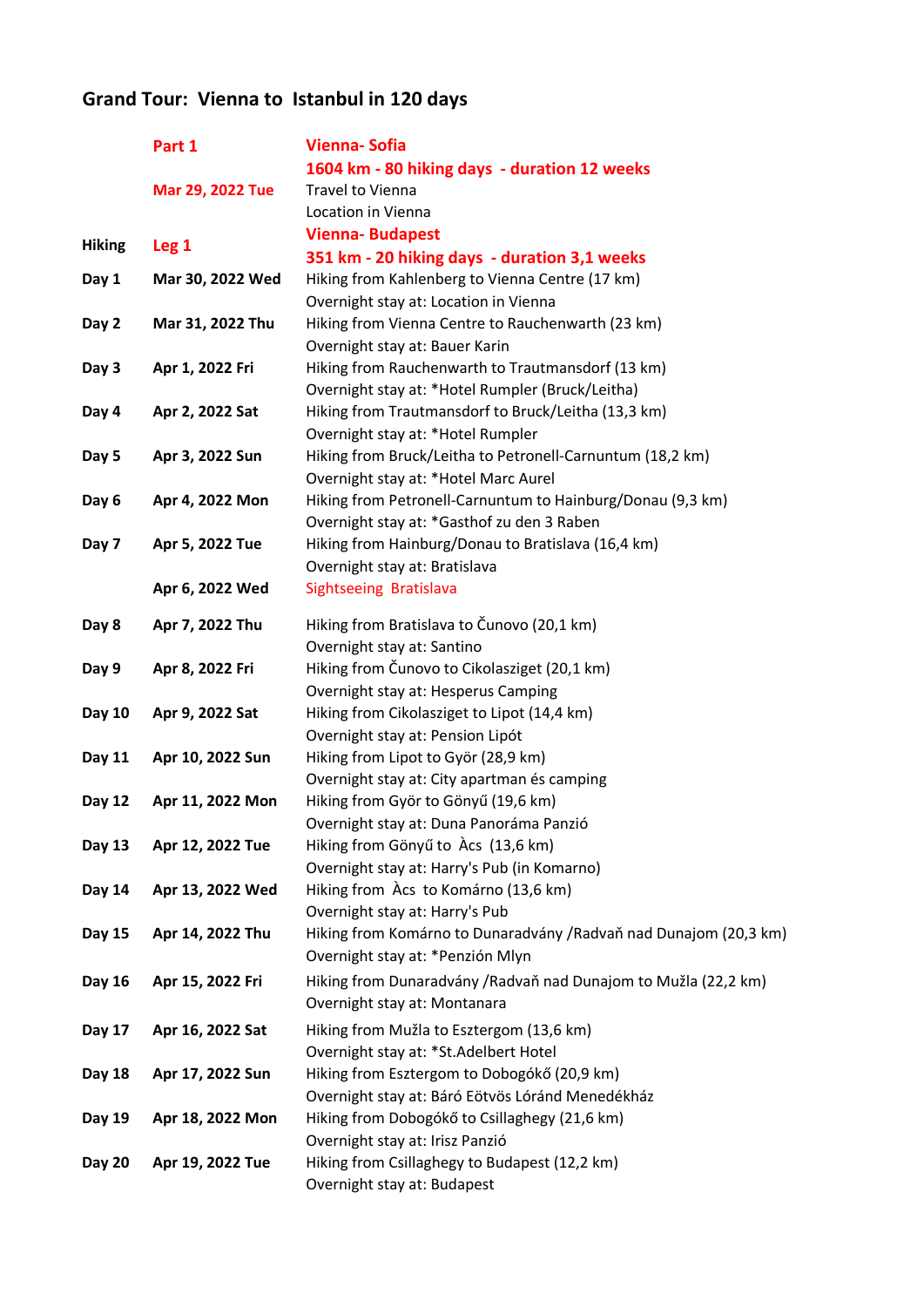Apr 20, 2022 Wed Sightseeing Budapest Ottoman Tour with Csilla Leg 2 Budapest- Belgrade 643 km - 33 hiking days - duration 5 weeks Day 21 Apr 21, 2022 Thu Hiking from Budapest to Érd-Ófalu (25,9 km) Overnight stay at: Centrál Borház Étterem és Panzió in Érd Day 22 Apr 22, 2022 Fri Hiking from Érd-Ófalu to Százhalombatta (6,5 km) Overnight stay at: Oktán Szálló Day 23 Apr 23, 2022 Sat Hiking from Százhalombatta to Tordas (13,8 km) Overnight stay at: Szép Napot Vendégház BB Day 24 Apr 24, 2022 Sun Hiking from Tordas to Nadap (16,3 km) Overnight stay at: Walzer Étterem és Panzió Day 25 Apr 25, 2022 Mon Hiking from Nadap to Székesfehérvár (20,7 km) Overnight stay at: \*Hotel Platan Day 26 Apr 26, 2022 Tue Hiking from Székesfehérvár to Tác (19,3 km) Overnight stay at: Vénusz Panzió Day 27 Apr 27, 2022 Wed Hiking from Tác to Nagylók (24,7 km) Overnight stay at: Fenyves Vendégház-Nagylók Day 28 Apr 28, 2022 Thu Hiking from Nagylók to Mezőfalva (16,2 km) Overnight stay at: Dunaúváros:Álom Szálló Day 29 Apr 29, 2022 Fri Hiking from Mezőfalva to Dunaföldvár (20,4 km) Overnight stay at: \*Rozmaringos Udvarház Day 30 Apr 30, 2022 Sat Hiking from Dunaföldvár to Dunapataj (24,7 km) Overnight stay at: \*Bringa Panzió Day 31 May 1, 2022 Sun Hiking from Dunapataj to Kalocsa (18,9 km) Overnight stay at: \*Alice Panzio Gold Day 32 May 2, 2022 Mon Hiking from Kalocsa to Bóni-fok (29,1 km) Overnight stay at: Veránka Sighet Hotel Day 33 May 3, 2022 Tue Hiking from Bóni-fok to Pörböly/Baja (24,4 km) Overnight stay at: Baja:\*Ciszterci Ház Day 34 May 4, 2022 Wed Hiking from Pörböly/Baja to Dunaszekcsö (19,8 km) Overnight stay at: Marika Guest House Day 35 May 5, 2022 Thu Hiking from Dunaszekcsö to Mohács (16,7 km) Overnight stay at: \*Révkapu Panzió - Hotel Day 36 May 6, 2022 Fri Hiking from Mohács to Hercegszántó (H) (26,2 km) Overnight stay at: \*Locomotiv Vendégház Day 37 May 7, 2022 Sat Hiking from Hercegszántó (H) to Bezdan (17,2 km) Overnight stay at: \*Anna Caffe Day 38 May 8, 2022 Sun Hiking from Bezdan to Bački Monoštor (8 km) Overnight stay at: \*Pansion Marija Day 39 May 9, 2022 Mon Hiking from Bački Monoštor to Sombor (18,5 km) Overnight stay at: \*Bike Camp LongTour Day 40 May 10, 2022 Tue Hiking from Sombor to Apatin (23 km) Overnight stay at: \*Čarda Zlatna kruna Day 41 May 11, 2022 Wed Spring Walk Hiking from Apatin to Bogojevo (29,3 km) Overnight stay at: Apatin: \*Čarda Zlatna kruna Day 42 May 12, 2022 Thu Spring Walk Hiking from Bogojevo to Bač (22,4 km)

Overnight stay at: \*Jakic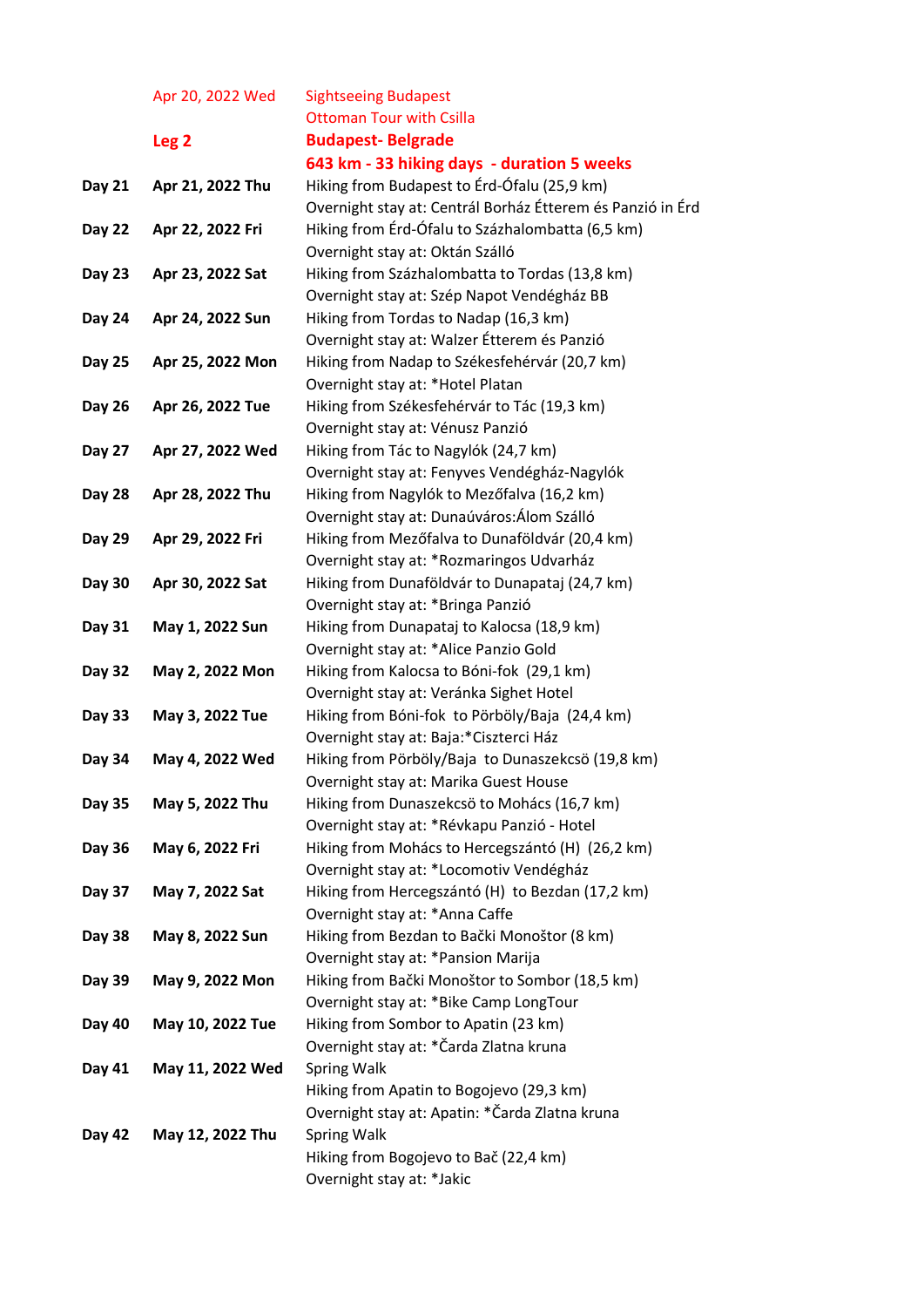| Day 43 | May 13, 2022 Fri | <b>Spring Walk</b><br>Hiking from Bač to Bačka Palanka (30,7 km)                      |
|--------|------------------|---------------------------------------------------------------------------------------|
|        |                  | Overnight stay at: Hotel Fontana                                                      |
| Day 44 | May 14, 2022 Sat | <b>Spring Walk</b>                                                                    |
|        |                  | Hiking from Bačka Palanka to Neštin (13,7 km)                                         |
|        |                  | Overnight stay at: House & camp "Skelica" and Casa Castellum                          |
| Day 45 | May 15, 2022 Sun | <b>Spring Walk</b>                                                                    |
|        |                  | Hiking from Neštin to Fruška Gora/Andrevlje (22,2 km)<br>Overnight stay at: Andrevlje |
| Day 46 | May 16, 2022 Mon | <b>Spring Walk</b>                                                                    |
|        |                  | Hiking from Fruška Gora/Andrevlje to Stari Ledinci (20,5 km)                          |
|        |                  | Overnight stay at: Podrum Miljević                                                    |
| Day 47 | May 17, 2022 Tue | <b>Spring Walk</b>                                                                    |
|        |                  | Hiking from Stari Ledinci to Novi Sad (12,7 km)                                       |
|        |                  | Overnight stay at: Novi Sad                                                           |
|        | May 18, 2022 Wed | <b>Novi Sad Cultural Capital of Europe</b>                                            |
| Day 48 | May 19, 2022 Thu | <b>Spring Walk</b>                                                                    |
|        |                  | Hiking from Novi Sad to Sremski Karlovci (13,7 km)                                    |
|        |                  | Overnight stay at: Apartmani Sunflower                                                |
| Day 49 | May 20, 2022 Fri | <b>Spring Walk</b>                                                                    |
|        |                  | Hiking from Sremski Karlovci to Beška bridge (14,8 km)                                |
|        |                  | Overnight stay at: * Pansion Sidro                                                    |
| Day 50 | May 21, 2022 Sat | <b>Spring Walk</b>                                                                    |
|        |                  | Hiking from Beška bridge to Stari Slankamen (18,3 km)                                 |
|        |                  | Overnight stay at: * Prenoćište Kej<br><b>Spring Walk</b>                             |
| Day 51 | May 22, 2022 Sun | Hiking from Stari Slankamen to Stari Banovci (28,4 km)                                |
|        |                  | Overnight stay at: Hotel Village                                                      |
| Day 52 | May 23, 2022 Mon | <b>Spring Walk</b>                                                                    |
|        |                  | Hiking from Stari Banovci to Zemun (19 km)                                            |
|        |                  | Overnight stay at: Hostel Kavala                                                      |
| Day 53 | May 24, 2022 Tue | <b>Spring Walk</b>                                                                    |
|        |                  | Hiking from Zemun to Belgrade (6,7 km)                                                |
|        |                  | Overnight stay at: Belgrade                                                           |
|        | May 25, 2022 Wed | <b>Sightseeing Belgrade</b>                                                           |
|        | May 26, 2022 Thu | Visit underground tunnels Kalemegdan<br><b>Sightseeing Belgrade</b>                   |
|        | May 27, 2022 Fri | <b>Sightseeing Belgrade</b>                                                           |
|        |                  |                                                                                       |
|        | Leg <sub>3</sub> | <b>Belgrade-Niš</b><br>309 km - 18 hiking days - duration 2,7 weeks                   |
| Day 54 | May 28, 2022 Sat | Hiking from Belgrade to Vrčin (26,1 km)                                               |
|        |                  | Overnight stay at: * Hotel Hedonic                                                    |
| Day 55 | May 29, 2022 Sun | Hiking from Vrčin to Grocka (14,3 km)                                                 |
|        |                  | Overnight stay at: Apartman Enigma                                                    |
| Day 56 | May 30, 2022 Mon | Hiking from Grocka to Smederevo (25,9 km)                                             |
|        |                  | Overnight stay at: Nikolas Grand Apartments                                           |
| Day 57 | May 31, 2022 Tue | Hiking from Smederevo to Mihajlovac (19,3 km)                                         |
|        |                  | Overnight stay at: Smederevska Palanka:* Konaćište Kao Kod Kuće                       |
| Day 58 | Jun 1, 2022 Wed  | Hiking from Mihajlovac to Smederevska Palanka (25,1 km)                               |
|        |                  | Overnight stay at: * Konaćište Kao Kod Kuće                                           |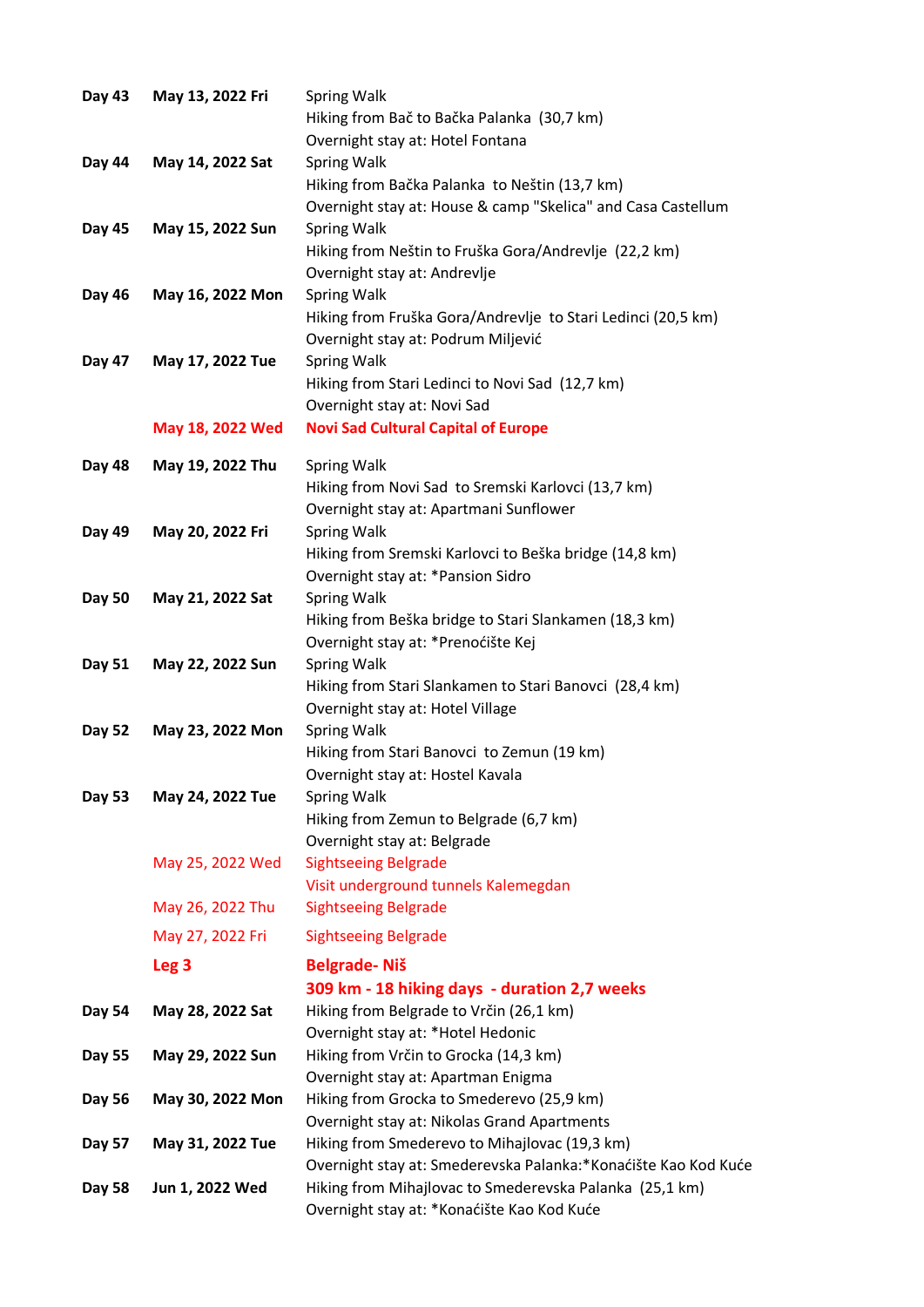| Day 59        | Jun 2, 2022 Thu  | Hiking from Smederevska Palanka to Markovac (25,3 km)   |
|---------------|------------------|---------------------------------------------------------|
|               |                  | Overnight stay at: *Motel Stari hrast                   |
| Day 60        | Jun 3, 2022 Fri  | Hiking from Markovac to Svilajnac (10,5 km)             |
|               |                  | Overnight stay at: *Grand                               |
| Day 61        | Jun 4, 2022 Sat  | Hiking from Svilajnac to Despotovac (27,7 km)           |
|               |                  | Overnight stay at: Motel Kruna                          |
| Day 62        | Jun 5, 2022 Sun  | Hiking from Despotovac to Ravanica (25? km)             |
|               |                  | Overnight stay at: Ravanica                             |
| Day 63        | Jun 6, 2022 Mon  | Hiking from Ravanica to Ćuprija (20? km)                |
|               |                  | Overnight stay at: BB Plava Laguna                      |
| Day 64        | Jun 7, 2022 Tue  | Hiking from Ćuprija to Paraćin (15,5 km)                |
|               |                  | Overnight stay at: * Hotel Petrus                       |
| Day 65        | Jun 8, 2022 Wed  | Hiking from Paraćin to Varvarin (18,6 km)               |
|               |                  | Overnight stay at: *Dejana Perinog - sobe za izdavanje  |
| Day 66        | Jun 9, 2022 Thu  | Hiking from Varvarin to Kruševac (21,8 km)              |
|               |                  | Overnight stay at: City Hotel                           |
| Day 67        | Jun 10, 2022 Fri | Hiking from Kruševac to Veliko Golovode (4,9 km)        |
|               |                  | Overnight stay at: Krusevac: City Hotel                 |
| Day 68        | Jun 11, 2022 Sat | Hiking from Veliko Golovode to Ribarska banja (25,8 km) |
|               |                  | Overnight stay at: Hotel vila di Lusso                  |
| Day 69        | Jun 12, 2022 Sun | Hiking from Ribarska banja to Cesma Grebac (12,4 km)    |
|               |                  | Overnight stay at: Zeleni Raj                           |
| <b>Day 70</b> | Jun 13, 2022 Mon | Hiking from Cesma Grebac to Lalinac (23,8 km)           |
|               |                  | Overnight stay at: Zeleni vir                           |
| Day 71        | Jun 14, 2022 Tue | Hiking from Lalinac to Niš (11,5 km)                    |
|               |                  | Overnight stay at: Nis                                  |
|               | Jun 15, 2022 Wed | Sightseeing Niš                                         |
|               | Leg 4            | Niš-Sofia                                               |
|               |                  | 191 km - 10 hiking days - duration 1,4 weeks            |
| Day 72        | Jun 16, 2022 Thu | Hiking from Niš to Niška Banja (13,1 km)                |
|               |                  | Overnight stay at: Pansion Velickovic                   |
| Day 73        | Jun 17, 2022 Fri | Hiking from Niška Banja to Bojanine Vode (19,3 km)      |
|               |                  | Overnight stay at: Loggers hut                          |
| Day 74        | Jun 18, 2022 Sat | Hiking from Bojanine Vode to Bela Palanka (27,6 km)     |
|               |                  | Overnight stay at: *Villa Festina N&J                   |
| Day 75        | Jun 19, 2022 Sun | Hiking from Bela Palanka to Pirot (28 km)               |
|               |                  | Overnight stay at: Apartman Marija                      |
| Day 76        | Jun 20, 2022 Mon | Hiking from Pirot to Dimitrovgrad (25,4 km)             |
|               |                  | Overnight stay at: Saraj, privatni Smestaj              |
| Day 77        | Jun 21, 2022 Tue | Hiking from Dimitrovgrad to Dragoman (23 km)            |
|               |                  | Overnight stay at: Dragoman Hotel                       |
| Day 78        | Jun 22, 2022 Wed | Hiking from Dragoman to Slivnitsa (16,6 km)             |
|               |                  | Overnight stay at: Hotel-mehana Gergana                 |
| Day 79        | Jun 23, 2022 Thu | Hiking from Slivnitsa to Bankya (23,2 km)               |
|               |                  | Overnight stay at: Family Hotel Emaly 1                 |
| <b>Day 80</b> |                  |                                                         |
|               | Jun 24, 2022 Fri | Hiking from Bankya to Sofia (15 km)                     |
|               |                  | Overnight stay at: Bon-Bon Hotel                        |
|               | Jun 25, 2022 Sat | Sightseeing Sofia                                       |

## End of Grant Tour Part 1 (Vienna - Sofia)

Jun 27, 2022 Mon Return home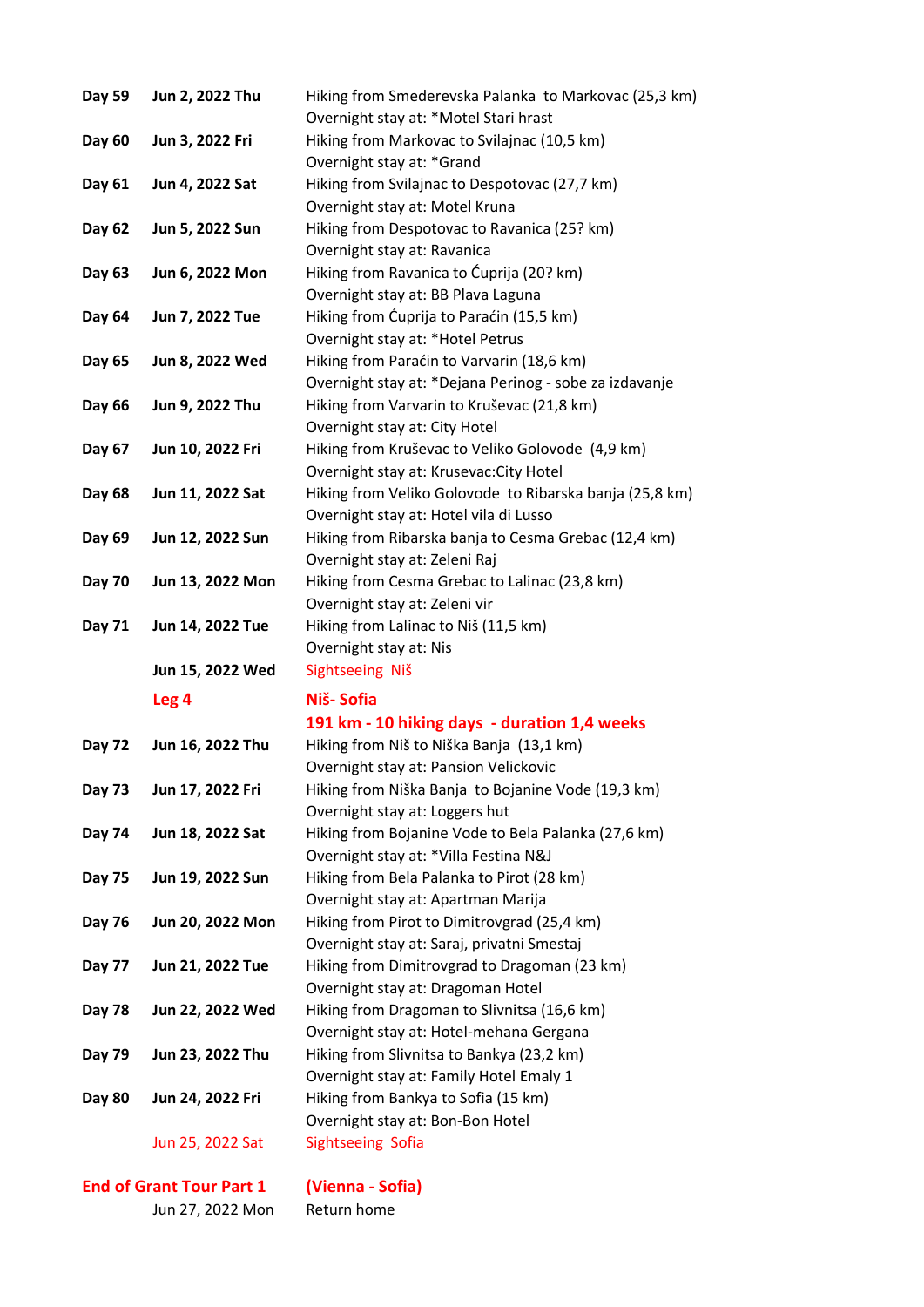|               | Part 2           | Sofia-Sofia - Istanbul                                                           |
|---------------|------------------|----------------------------------------------------------------------------------|
|               |                  | 779 km - 40 hiking days - duration 6 weeks                                       |
|               | Sep 16, 2022 Fri | <b>Flight to Sofia</b>                                                           |
|               |                  | Bon Bon Hotel                                                                    |
|               | Leg <sub>5</sub> | <b>Sofia-Plovdiv</b>                                                             |
|               |                  | 209 km - 12 hiking days - duration 1,9 weeks                                     |
| Day 81        | Sep 17, 2022 Sat | Hiking from Sofia to Studenski grad (4 km)                                       |
|               |                  | Overnight stay at: Black and White City Home                                     |
| Day 82        | Sep 18, 2022 Sun | Hiking from Studenski grad to Gorublâne (14 km)                                  |
|               |                  | Overnight stay at: Boutique Hotel L do Rado                                      |
| Day 83        | Sep 19, 2022 Mon | Hiking from Gorublâne to Red Cross School (14,7 km)                              |
|               |                  | Overnight stay at: Red Cross School                                              |
| Day 84        | Sep 20, 2022 Tue | Hiking from Red Cross School to Krushovitsa (21 km)                              |
|               |                  | Overnight stay at: Guest houses Krushovitsa                                      |
| Day 85        | Sep 21, 2022 Wed | Hiking from Krushovitsa to Paunovo (14,4 km)                                     |
|               |                  | Overnight stay at: Horizon Guest House                                           |
| Day 86        | Sep 22, 2022 Thu | Hiking from Paunovo to Ithiman (16,9 km)                                         |
|               |                  | Overnight stay at: Motel Ihtiman                                                 |
| Day 87        | Sep 23, 2022 Fri | Hiking from Ithiman to Pchelini bani (16 km)                                     |
|               |                  | Overnight stay at: Pchelin Garden                                                |
| <b>Day 88</b> | Sep 24, 2022 Sat | Hiking from Pchelini bani to Kostenets (12 km)                                   |
|               |                  | Overnight stay at: Khotel Restorant "Diani"                                      |
| Day 89        | Sep 25, 2022 Sun | Hiking from Kostenets to Septemvri (28,9 km)                                     |
|               |                  | Overnight stay at: Pension                                                       |
| Day 90        | Sep 26, 2022 Mon | Hiking from Septemvri to Pazardzhik (21,1 km)                                    |
|               |                  | Overnight stay at: Hotel Trakiya                                                 |
| Day 91        | Sep 27, 2022 Tue | Hiking from Pazardzhik to Stambolijski (23,2 km)                                 |
| Day 92        | Sep 28, 2022 Wed | Overnight stay at: Hotel Corner<br>Hiking from Stambolijski to Plovdiv (23,1 km) |
|               |                  | Overnight stay at: Hotel Trakia                                                  |
|               | Sep 29, 2022 Thu | <b>Sightseeing Plovdiv</b>                                                       |
|               |                  | visit the mosque and Roman sites                                                 |
|               | Leg <sub>6</sub> | <b>Plovdiv - Edirne</b>                                                          |
|               |                  | 246 km - 13 hiking days - duration 1,9 weeks                                     |
| Day 93        | Sep 30, 2022 Fri | Hiking from Plovdiv to Brestnik (14,3 km)                                        |
|               |                  | Overnight stay at: Hotel - restaurant "BUNARA"                                   |
| Day 94        | Oct 1, 2022 Sat  | Hiking from Brestnik to Asenovgrad (15,7 km)                                     |
|               |                  | Overnight stay at: Cosmos Hotel                                                  |
| Day 95        | Oct 2, 2022 Sun  | Hiking from Asenovgrad to Bryagovo (30 km)                                       |
|               |                  | Overnight stay at: Guest House Donna                                             |
| Day 96        | Oct 3, 2022 Mon  | Hiking from Bryagovo to Bryagovo (24,6 km)                                       |
|               |                  | Overnight stay at: Guest House "At the Leader"                                   |
| Day 97        | Oct 4, 2022 Tue  | Hiking from Bryagovo to Haskovo (23,4 km)                                        |
|               |                  | Overnight stay at: Hotel Trakia                                                  |
| Day 98        | Oct 5, 2022 Wed  | Hiking from Haskovo to Lyubenovo (22,1 km)                                       |
|               |                  | Overnight stay at: ??                                                            |
| Day 99        | Oct 6, 2022 Thu  | Hiking from Lyubenovo to Harmanli (20,6 km)                                      |
|               |                  | Overnight stay at: Hotel Olympia                                                 |
| Day 100       | Oct 7, 2022 Fri  | Hiking from Harmanli to Lubimets (22,6 km)                                       |
|               |                  | Overnight stay at: Maritsa Hotel                                                 |